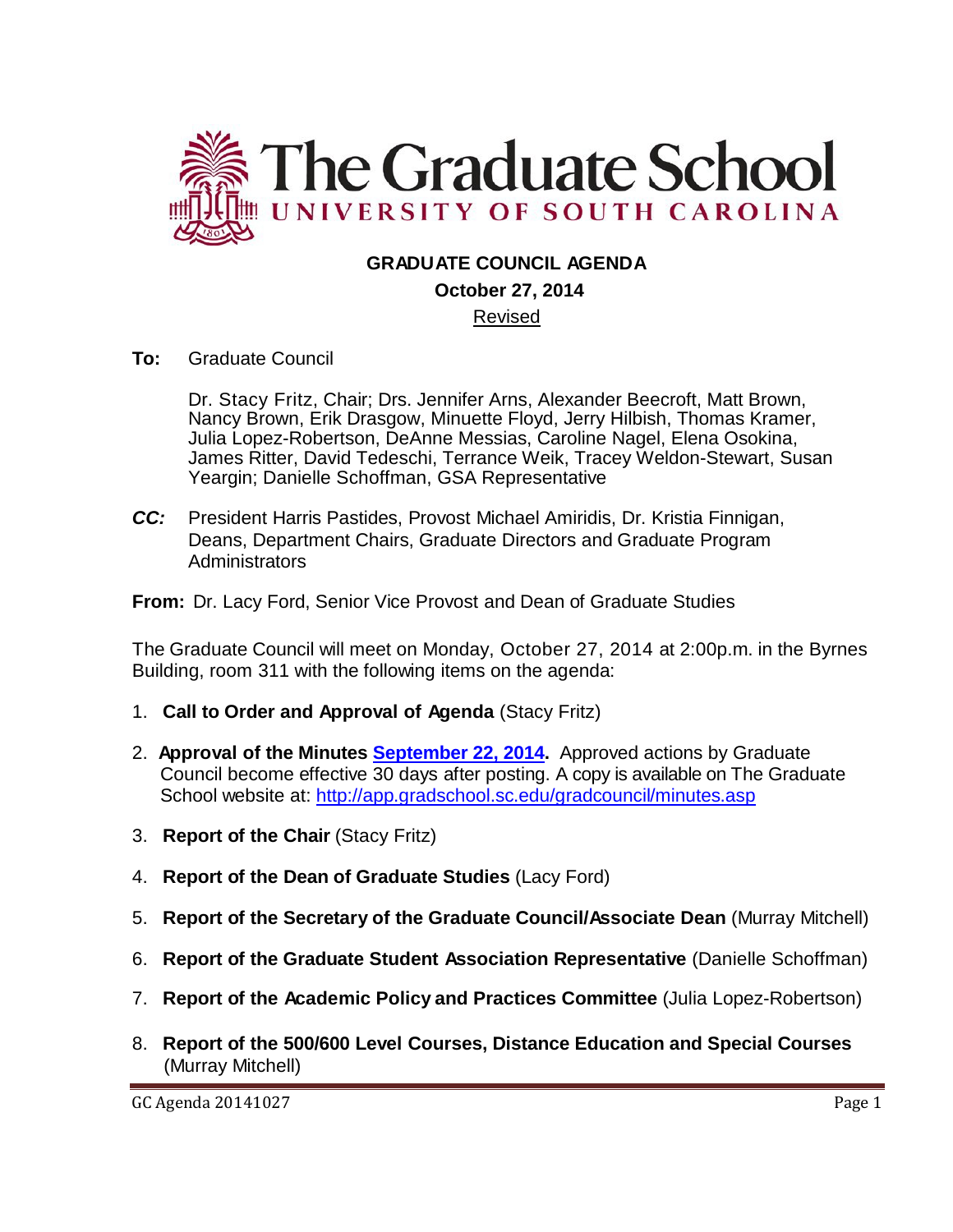New Course Proposal [CSCE 571 Critical Interactives](http://gradschool.sc.edu/facstaff/gradcouncil/2014/CSCE%20571_Redacted.pdf) (3)

Foundational techniques for implementing procedural rhetoric, specifically as software designed to present sensitive, sometimes controversial, material in ways to engender empathic awareness of the interactant. [Effective: Fall 2015]

New Course Proposal GEOG 575 [Digital Techniques and Applications in Remote Sensing](http://gradschool.sc.edu/facstaff/gradcouncil/2014/GEOG%20575%20NCP_Redacted1.pdf) (3) Introduction to digital image processing techniques and application. Image correction, enhancement, spatial and spectral transformation, land use/land cover classification, change detection. Class projects in agricultural, environmental, urban/transportation, land use/cover mapping.

[Prerequisites: GEOG 551 or equivalent, or permission of instructor] [Effective: Fall 2015]

Course Change Proposal/Bulletin Change [ENVR 590 Environmental Issues Seminar](http://gradschool.sc.edu/facstaff/gradcouncil/2014/ENVR%20590%20CCP_Redacted.pdf) (3)

*Current:* Collaborative study of a contemporary environmental issue. **Note**: Field trips required. Restricted to: ENVR majors or special permission of department. *Proposed:* Collaborative study of a contemporary environmental issue. **Note**: Field trips may be required. Restricted to: Environmental Science and Environmental

Studies majors. Prerequisite: BIOL 301 or permission of department.

[Prerequisites: BIOL 301 or permission of department] [Effective: Fall 2015]

New Course Proposal/Distributed Education Delivery

[EMCH 567 Bio-Nano/Micro-Electro-Mechanical Systems \(BioNEMS/MEMS\)](http://gradschool.sc.edu/facstaff/gradcouncil/2014/EMCH%20567%20BioNano_Redacted1.pdf) (3) Nano/microfabrication for nanomicrostructures, photolithography, self-assembly, etching techniques, physical and chemical vapor disposition, surface and bulk micromachining, MEMS integration and packaging; application in biomedical engineering: microacutators, biomicrosensors, and biomedical devices. [Prerequisites: CHEM 112, PHYS 212] [Effective: Spring 2015]

New Course Proposal

[HPEB 683 Contemporary Topics in Sexual Health](http://gradschool.sc.edu/facstaff/gradcouncil/2014/HPEB%20683%20NCP_Redacted.pdf) (3)

Comprehensive overview of contemporary topics in sexual health, including sexual health across the life span, special populations and settings, new technologies promoting sexual health, emerging controversies in sexual health, and applications of theoretical frameworks of sexual health promotion. [Effective: Spring 2015]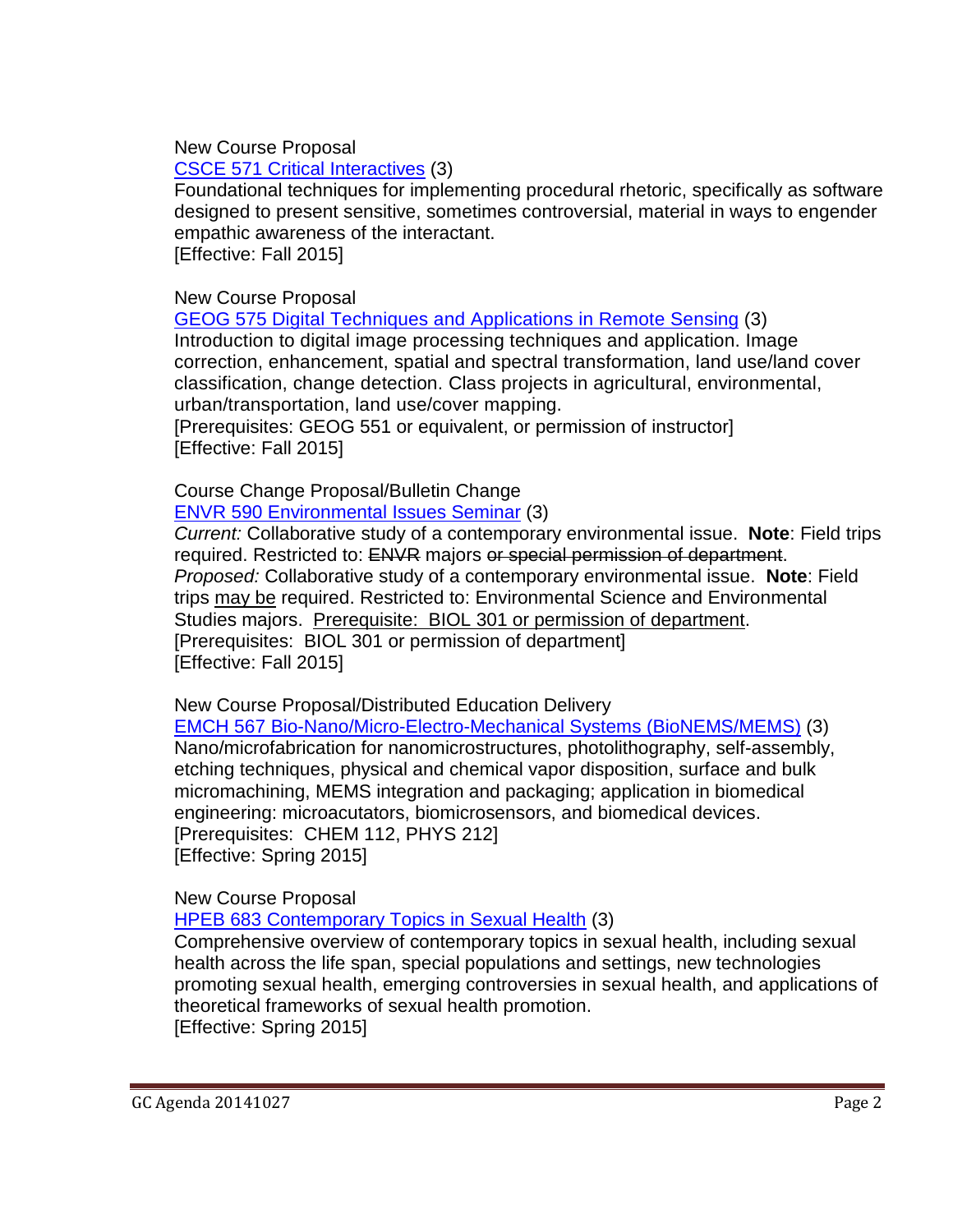Course Change Proposal/Bulletin Change [ECIV 541 Highway Design](http://gradschool.sc.edu/facstaff/gradcouncil/2014/ECIV%20541%20Highway%20Design_Redacted.pdf) (3)

*Current*: Design of transportation facilities using relevant tools and guidelines with emphasis on physical and operational aspects of arterials, freeways, intersections, and interchanges, including geometry, capacity, control and safety.

[Prerequisites: ECIV 340 or instructors approval.]

*Proposed*: Design of transportation facilities using relevant tools and guidelines with emphasis on physical and operational aspects of arterials, freeways, intersections, and interchanges, including geometry, capacity, control and safety.

[Prerequisites: ECIV 111 and ECIV 340 or instructor's approval.] [Effective: Fall 2015]

# New Course Proposal

ARTH 545 [Special Topics in Modern Chinese Art](http://gradschool.sc.edu/facstaff/gradcouncil/2014/ARTH%20545_Redacted1.pdf) (3)

Topics in modern Chinese art selected for specialized study. May be repeated as content varies by title. Intended to contribute to the reinstated MA degree. Previously, no graduate-level courses in Asian art were taught, hence no preexisting 500-level course exists for Asian art. Now that Art History has a tenure-track faculty member specializing in East Asian art, the proposed course will be a vital component of the MA program.

[Effective: Fall 2015]

### New Course Proposal

ARTH 546 [Special Topics in Asian Art](http://gradschool.sc.edu/facstaff/gradcouncil/2014/ARTH%20546_Redacted1.pdf) (3)

Topics in Asian art selected for specialized study. May repeated as content varies by title. Intended to contribute to the reinstated MA degree. Previously, no graduate-level courses in Asian art were taught, hence no preexisting 500-level course exists for Asian art. Now that Art History has a tenure-track faculty member specializing in East Asian art, the proposed course will be a vital component of the MA program. [Effective: Fall 2015]

# 9. **Associate Graduate Faculty Nominations** (Murray Mitchell)

Name: None Program: Term:

# 10. **Fellowships and Scholarships Committee** (Murray Mitchell)

### 11. **Report of Science, Math, and Related Professional Programs Committee** (DeAnne Messias)

 Academic Program Action/Bulletin Change Certificate [of Graduate Study in Applied Statistics](http://gradschool.sc.edu/facstaff/gradcouncil/2014/Certificate%20of%20Graduate%20Study%20in%20Applied%20Statistics%20APA_Redacted.pdf) (18) Change in GRE score from 950 to 300 and credit hours from 18 to 12 which is standard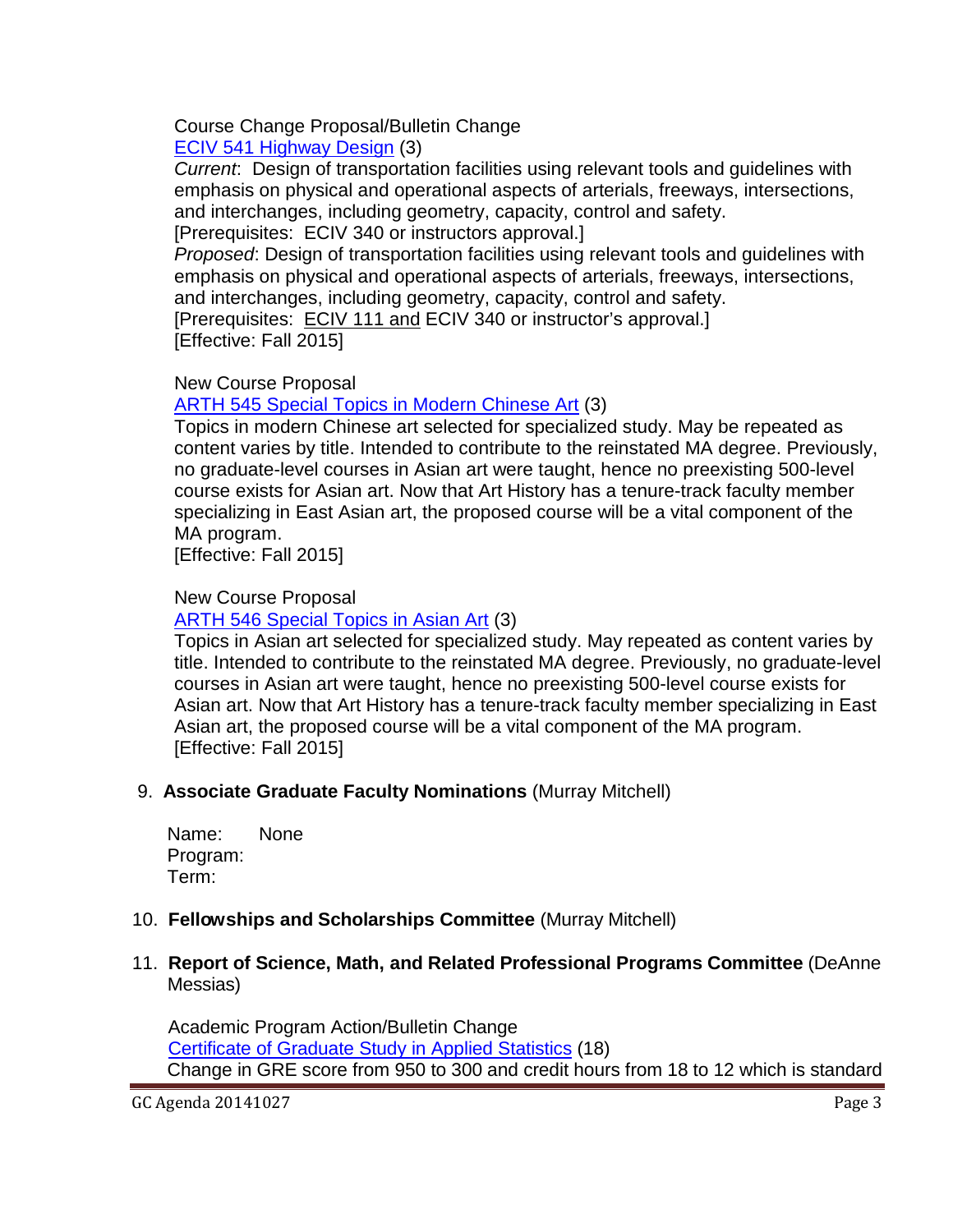in other online certificate programs in Statistics. There are currently seven such programs nationally (in Colorado State, Idaho, NC State, Penn State, Rochester Inst. of Technology, South Carolina and Texas A & M), and SC is currently the only program that requires more than 12 semester hours.

*Current:* The Certificate of Graduate Study in Applied Statistics (C.A.S.) is designed to provide engineers and scientists with the modern data analytic tools needed for effective practice as a specialist in statistical methods. Admission to the C.A.S. program typically requires a GRE score (verbal plus quantitative) of 950 or more and one calculus course with a B or better. Degree requirements 18 hours.

*Proposed:* Certificate of Graduate Study in Applied Statistics (12)

The Certificate of Graduate Study in Applied Statistics (C.A.S.) is designed to provide engineers and scientists with the modern data analytic tools needed for effective practice as a specialist in statistical methods.

Admission to the C.A.S. program typically requires a GRE score (verbal plus quantitative) of 300 or more and one upper-division or graduate statistics course with a B or better. Degree requirements 12 hours.

[Effective: Fall 2015]

Academic Program Action/Bulletin Change

 [Master of Public Health](http://gradschool.sc.edu/facstaff/gradcouncil/2014/Master%20of%20Public%20Health%20HSPM%20APA_Redacted1.pdf) - Health Services Policy and Management (45) Remove HSPM 714 – "Perspectives in Community Health Organizations" from the list of required courses for the MPH program and to reduce the number of credits hours required to complete the MPH program from 48 to 45 hours. *Current*: Program Requirements (48 Hours)

*Proposed*: Program Requirements (45 Hours)

[Effective: Fall 2015]

Academic Program Action/Bulletin Change

 [Doctor of Philosophy in Public Health](http://gradschool.sc.edu/facstaff/gradcouncil/2014/Doctor%20of%20Public%20Health%20HSPM%20APA_Redacted1.pdf) - Health Services Policy and Management (55) Changes to the PhD requirements and curriculum:

*Current:* Admission criteria for the Doctor of Philosophy program include: Applicants should have a master's degree in health administration, business administration, public health, or public administration. Exceptions will be considered by petition to the faculty. Previous graduate level course work should include health care finance, statistics, organizational behavior, health economics, and epidemiology. Students lacking one or more of these will be required to make up the deficiency. Courses taken to make up deficiencies do not count toward the PhD program. A grade point average of at least 3.00 (on a 4.00 scale) is required on previous graduate course work.

Degree requirements (61 Post Masters hours)

 *Proposed:* Admission criteria for the Doctor of Philosophy program include: Applicants must have a master's degree in health administration, business administration, public health, or public administration. Exceptions will be considered by petition to the faculty; a student without a prior master's degree will be required to complete a minimum of 60 graduate credit hours to graduate.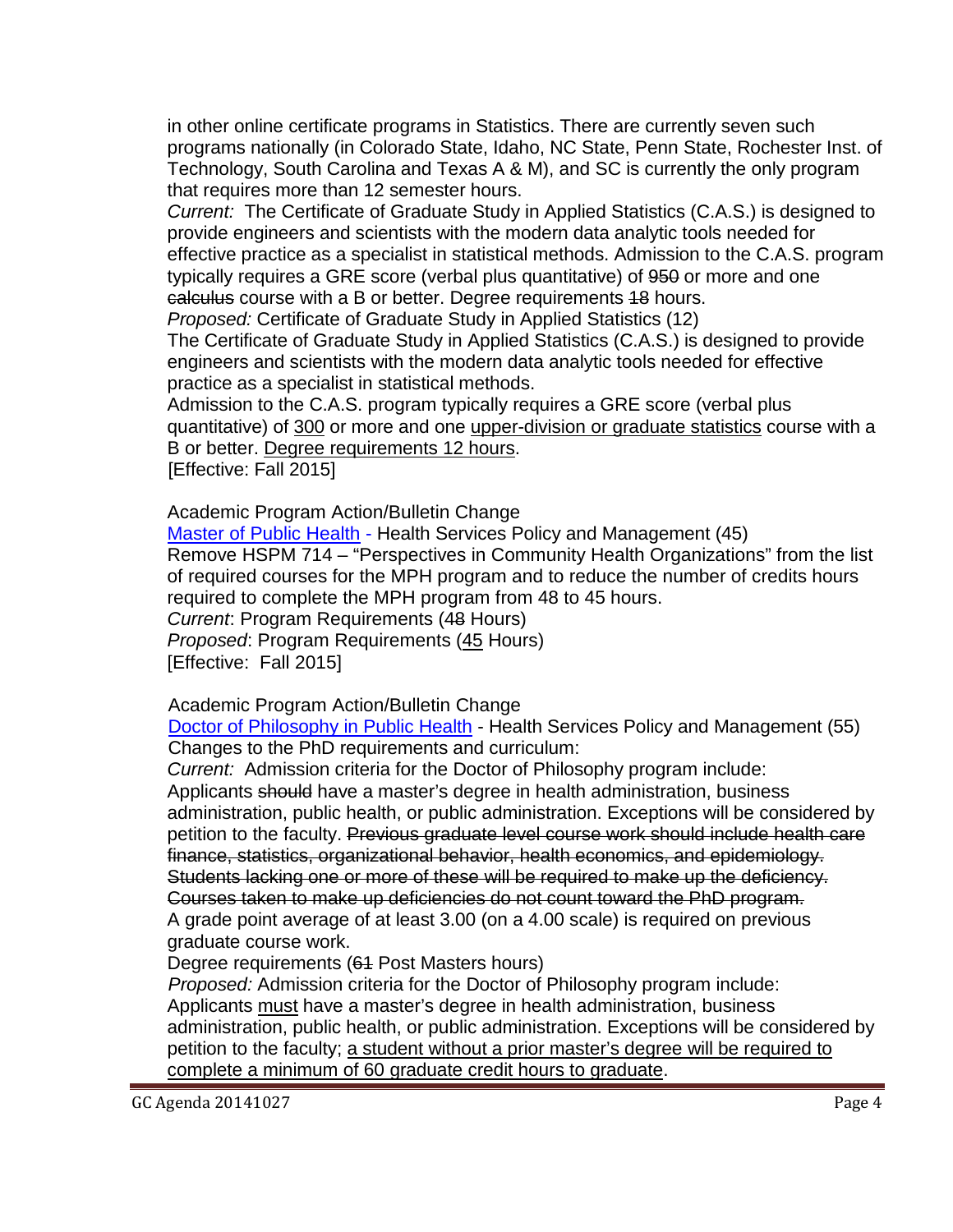A grade point average of at least 3.00 (on a 4.00 scale) is required on previous graduate course work. Degree requirements (55 Post Masters hours)

[Effective: Fall 2015]

Academic Program Action/Bulletin Change

[Master of Exercise Science](http://gradschool.sc.edu/facstaff/gradcouncil/2014/Master%20of%20EXSC%20APA_Redacted1.pdf) (From 39 to 42 hours)

MS students are required to take BIOS 700, Introduction to Biostatistics, to satisfy the statistical methods course requirement for the MS degree. In order to comply with new accrediting requirements for the Council on Education for Public Health (CEPH), required courses for the curriculum will be changed. Now all students are required to take EPID 700, Introduction to Epidemiology or EPID 701, Concepts and Methods of Epidemiology, and PUBH 700, Perspectives in Public Health, in order to satisfy core credit hours in Public Health.

*Current*:

Degree Requirements:

EXSC 700 - Physical Activity and Health: Epidemiology, Research and Practice PHYT 809 - Neuromuscular Assessment and Treatment I

EPID 700 - Introduction of Epidemiology

*Proposed:*

BIOS 700 – Introduction to Biostatistics

EPID 700 – Introduction to Epidemiology or EPID 701 – Concepts and Methods of Epidemiology

EXSC 799 - Thesis (6 hours or EXSC 798 Project (3 hours)

PUBH 700 - Perspectives in Public Health

EXSC 700 – Physical Activity and Health: Epidemiology, Research and Practice [Effective: Fall 2015]

Academic Program Action/Bulletin Change

[Doctor of Exercise Science](http://gradschool.sc.edu/facstaff/gradcouncil/2014/Doctor%20of%20EXSC%20APA_Redacted1.pdf) (60)

To comply with new accrediting requirements for the Council on Education for Public Health (CEPH), we are making the following curriculum change. Students were required to take PUBH 700, Perspectives in Public Health in order to satisfy their 3 credit hours of School of Public Health Core. Now all students are required to take EPID 700, Introduction to Epidemiology or EPID 701, Concepts and Methods of Epidemiology, in order to satisfy credit hours of School of Public Health Core.

*Current:* 1. Applied physiology, 2. Health aspects of physical activity, 3. Rehabilitation **Sciences** 

*Proposed:* 1. Applied Physiology, 2. Health Aspects of Physical Activity, 3. Rehabilitation Sciences

Students are required to have a grounding in Public Health consisting of PUBH 700 and EPID 700/701.

[Effective: Fall 2015]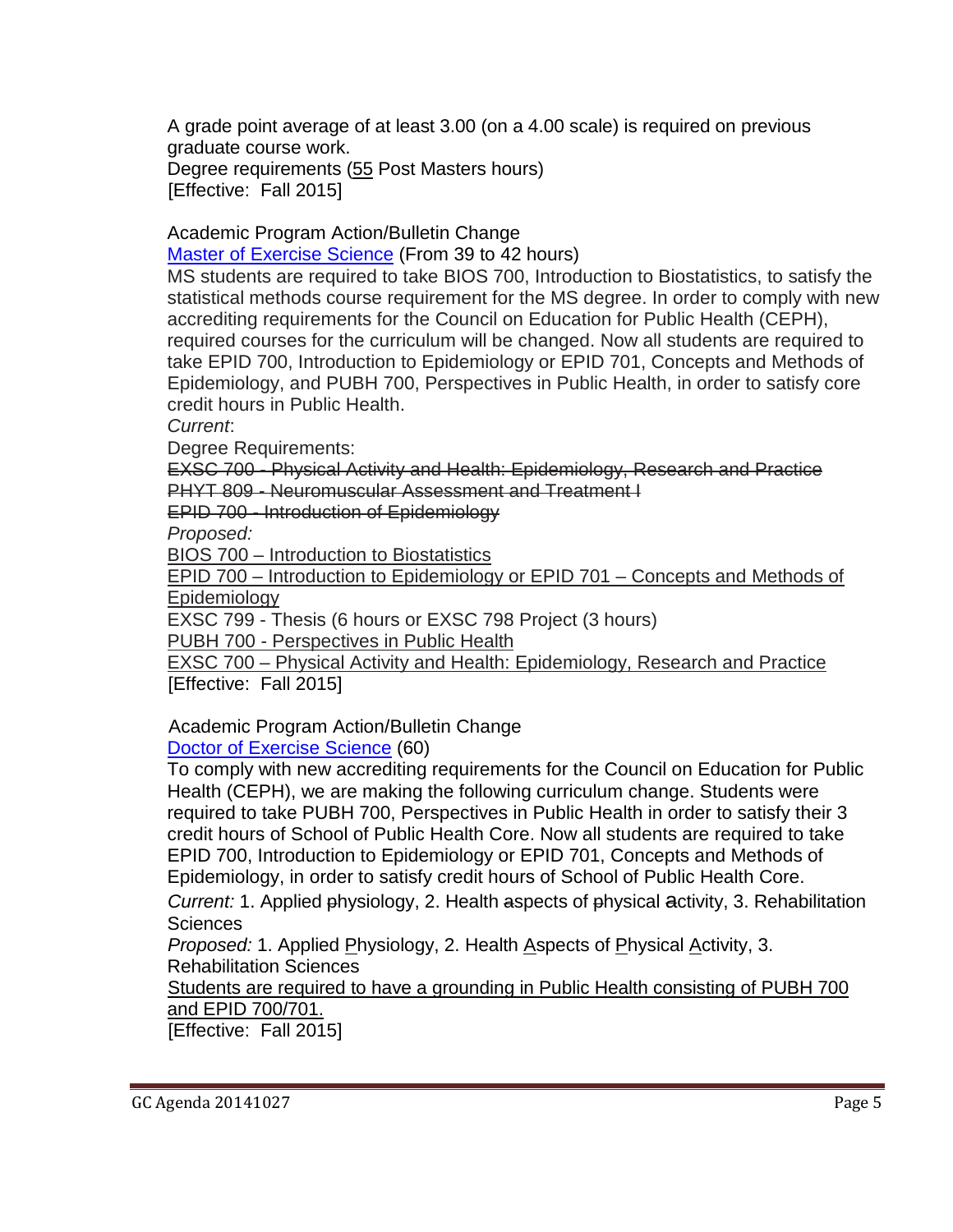Academic Program Action/Bulletin Change

[Master of Science in Public Health –](http://gradschool.sc.edu/facstaff/gradcouncil/2014/Master%20of%20Science%20in%20Public%20Health-Epi%20APA_Redacted.pdf) Epidemiology (43)

In order to comply with new accrediting requirements for the Council on Education for Public Health (CEPH), the following curriculum change is being made. All students are required to take PUBH 700, Perspectives in Public Health in order to satisfy the credit hour requirement for the School of Public Health Core.

*Current:*

Choose ONE of the following:

ENHS 660 – Concepts of Environmental Health Sciences (3)

HSPM 700 – Approaches and Concepts for Health Administration (3)

HPEB 700 – Concepts and Methods in Health Promotions (3)

 *Proposed:*

PUBH 700 - Perspectives in Public Health

[Effective: Fall 2015]

Academic Program Action/Bulletin Change

[Doctor of Philosophy](http://gradschool.sc.edu/facstaff/gradcouncil/2014/Doctor%20of%20Philosophy%20-%20Epidemiology%20APA%20_Redacted.pdf) – Epidemiology (54)

In order to comply with new accrediting requirements for the Council on Education for Public Health (CEPH), the following curriculum changes are being made. All students are required to take PUBH 700, Perspectives in Public Health. The number of electives will decrease from 9 to 6 hours, and the requirement to take PUBH 700 may be waived with Graduate Director approval, if student took a similar course in the master's program. Student will be required to take an elective to replace this course. *Current:*

Degree Requirements –

EPID 804 – Epidemiologic Methods III (3)

Epidemiology courses – 9 hours

Electives 9 hours

 *Proposed:*

As a minimum, applicants must master the content and skills taught in the following basic courses; EPID 701, EPID 741, BIOS 701, BIOS 710 and BIOS 757. To determine whether these courses need to be taken, all Epidemiology doctoral students are required to take a placement test. Results from this placement test will determine the proper course required in the first year of the PhD program; these course requirements are in addition to the required hours for the PhD degree:

Degree requirements:

PUBH 700 – Perspectives in Public Health (3)

EPID 800 – Epidemiologic Methods II (3) EPID 801 – Advanced Analytic Methods in Epidemiology (3) EPID 802 – Epidemiologic Methods III (3) EPID 845 – Doctoral Seminar (1 credit per semester for 3 semesters) EPID 890 Independent Study (3) (Teaching Practicum) EPID 890 Independent Study (3) (Consulting Practicum) Epidemiology courses – 6 hours

Biostatistics courses – 9 hours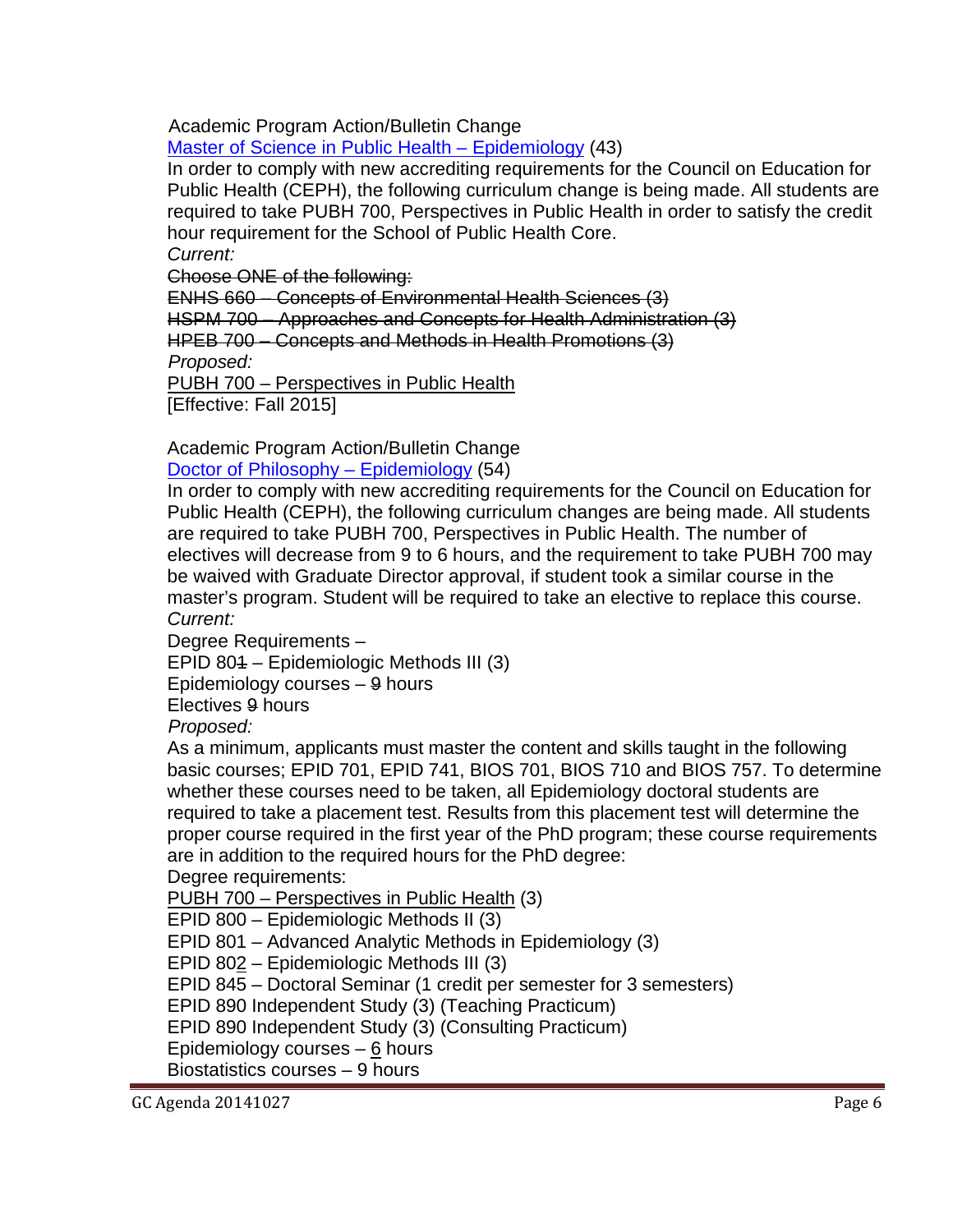Electives 6 hours EPID 899 – Dissertation Preparation (12) [Effective: Fall 2015]

Academic Program Action/Bulletin Change

[Master of Science in Public Health –](http://gradschool.sc.edu/facstaff/gradcouncil/2014/Master%20of%20Science%20BIOS%20APA_Redacted1.pdf) Biostatistics (44)

In order to comply with new accrediting requirements for the Council on Education for Public Health (CEPH), the following curriculum change is being made. All students are required to take PUBH 700, Perspectives in Public Health in order to satisfy the credit hour requirement for the School of Public Health Core. *Current:*

Choose ONE of the following:

ENHS 660 – Concepts of Environmental Health Sciences (3)

HSPM 700 – Approaches and Concepts for Health Administration (3)

HPEB 700 – Concepts and Methods in Health Promotions (3)

 *Proposed:*

PUBH 700 – Perspectives in Public Health

[Effective: Fall 2015]

Academic Program Action/Bulletin Change [Doctor of Philosophy](http://gradschool.sc.edu/facstaff/gradcouncil/2014/Doctor%20of%20Philosophy%20-%20Biostatistics%20APA_Redacted1_Redacted.pdf) – Biostatistics (51)

In order to comply with new accrediting requirements for the Council on Education for Public Health (CEPH), the following curriculum changes are being made. All students are required to take PUBH 700, Perspectives in Public Health. The number of "other courses from Biostatistics or Statistics" will decrease from 6 to 3 hours, and the requirement to take PUBH 700 may be waived with Graduate Director approval, if student took a similar course in the master's program. Student will be required to take an additional Biostatistics/Statistics course to replace the waived course. *Current:*

Courses in Statistics (9 hours) –

STAT 712 – Mathematical Statistics I STAT 713 – Mathematical Statistics II STAT 714 – Linear Statistical Models STAT 715 – Nonlinear Statistical Models Courses in Biostatistics and Statistics (6 hours) Electives (3 hours) Dissertation (12 hours) BIOS 899 – Dissertation Preparation  *Proposed:*

Degree Requirements for the PhD in Biostatistics (51 Post Masters Hours) PUBH 700 – Perspectives in Public Health (3)

800 Level Biostatistics Courses (9)

Courses in Statistics (12)

STAT 712 – Mathematical Statistics I

STAT 713 – Mathematical Statistics II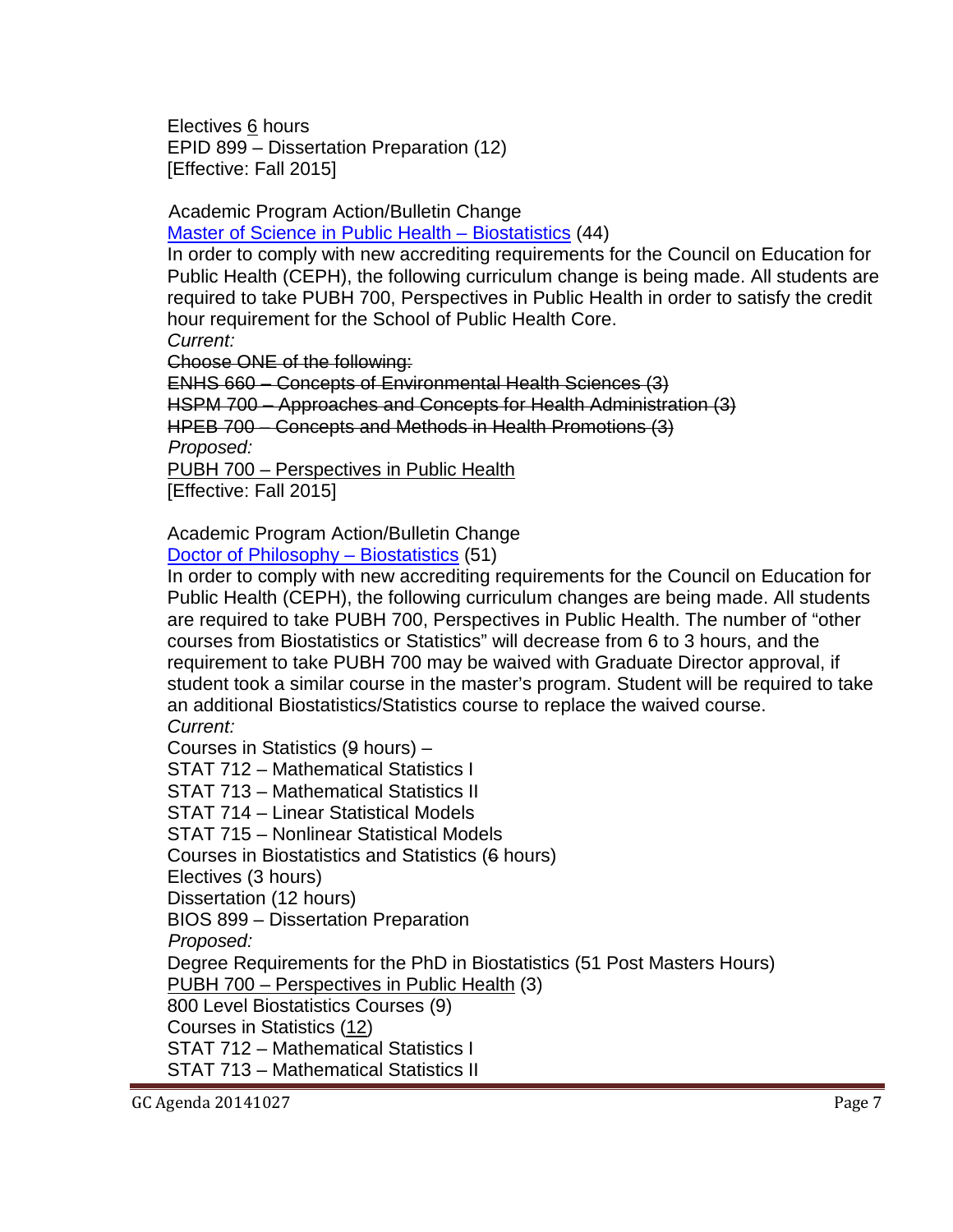STAT 714 – Linear Statistical Models STAT 715 – Nonlinear Statistical Models Courses in Biostatistics and Statistics (3 hours) Electives (3 hours) Dissertation (12 hours) BIOS 899 – Dissertation Preparation [Effective: Fall 2015]

Course Change Proposal

[PHYT 763 Modalities: Therapy and Application](http://gradschool.sc.edu/facstaff/gradcouncil/2014/PHYT%20763%20CCP_Redacted1.pdf) (4)

Decrease credit hours.

*Current:*

Credit Hours (4)

Study of the physiological effects of selected treatment modalities commonly used in clinical physical therapy practice.

[Prerequisites: Restricted to physical therapy students.]

*Proposed:*

Credit Hours (3)

Study of the physiological effects of selected treatment modalities commonly used in clinical physical therapy practice.

[Prerequisites: Restricted to physical therapy students.] [Effective: Fall 2015]

Course Change Proposal

[PHYT 850 Clinical Experience in Physical Therapy](http://gradschool.sc.edu/facstaff/gradcouncil/2014/PHYT%20850%20CCP_Redacted1.pdf) I (3)

Increase credit hours.

### *Current:*

Credit Hours (3)

A 192-hour clinical education experience to develop physical therapy management skills of orthopedic patients.

*Proposed:*

Credit Hours (4)

A 320 hour clinical education experience to develop physical therapy management skills of orthopedic patients.

[Effective: Fall 2015]

Course Change Proposal

[EPID 765 Reproductive Epidemiology](http://gradschool.sc.edu/facstaff/gradcouncil/2014/EPID%20765%20CCP_Redacted2.pdf) (3)

*Current*: Epidemiology of major reproductive outcomes in humans with emphasis on pathophysiology, risk factors, analytic methods of investigation and surveillance/monitoring of reproductive events.

[Prerequisites: HGEN 725, EPID 741]

*Proposed*: Epidemiology of major reproductive outcomes in humans with emphasis on pathophysiology, risk factors, analytic methods of investigation and surveillance/monitoring of reproductive events.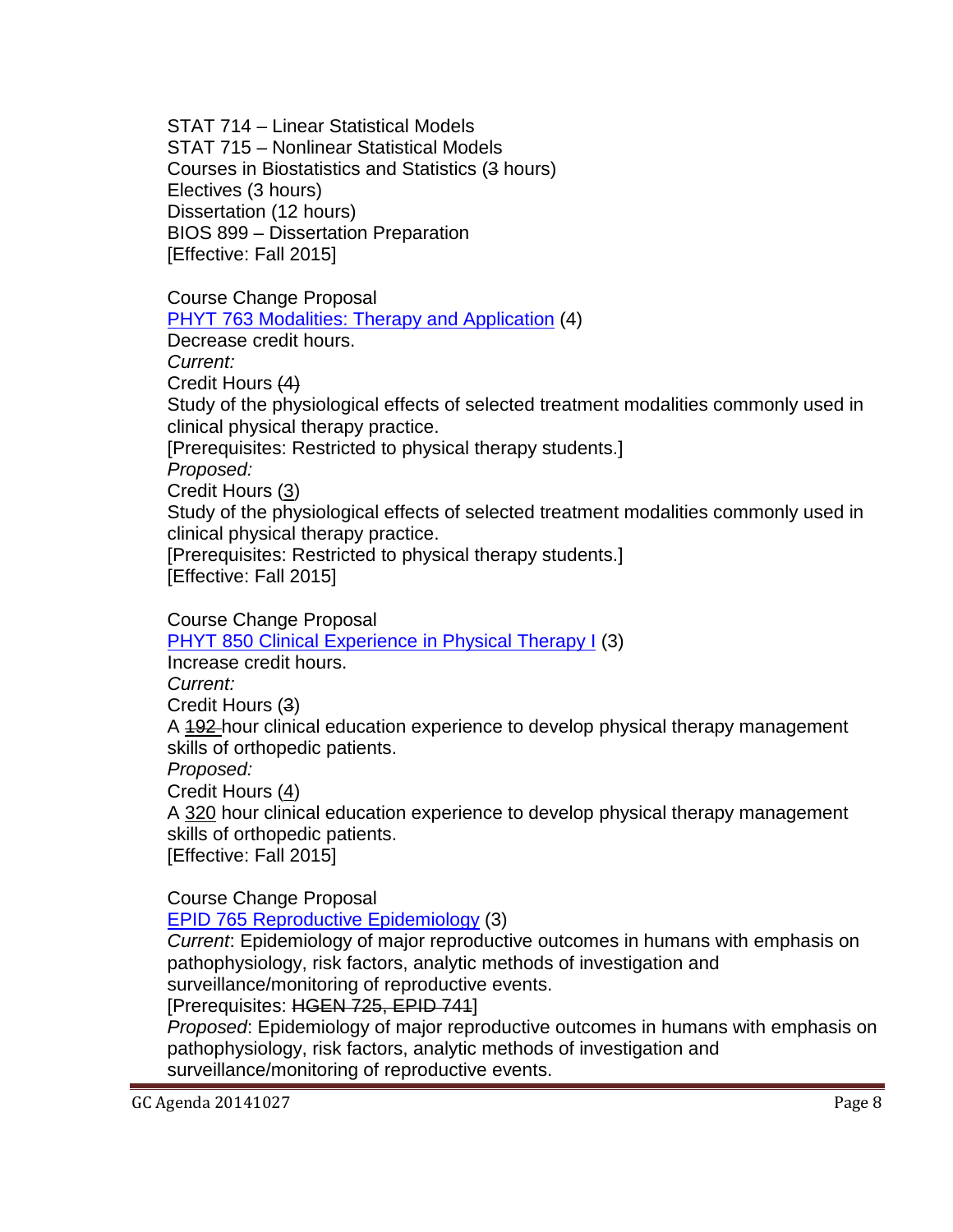[Prerequisites: EPID 700/701, BIOS 700/701 or permission of instructor] [Effective: Fall 2015]

New Course Proposal

HSPM 777 [Healthcare Policy and Principles of Health Insurance](http://gradschool.sc.edu/facstaff/gradcouncil/2014/HSPM%20777%20NCP_Redacted1.pdf) (3)

Demand, supply, employment-based coverage, government-sponsored programs and managed care.

[Effective: Summer I 2015]

Course Change Proposal

HSPM 712 [Health Economics](http://gradschool.sc.edu/facstaff/gradcouncil/2014/HSPM%20712%20CCP%20_Redacted1.pdf) Cross-listed w/ECON 784 (3)

*Current*: A critical introduction of the application of economic analysis to problems in the health care field. Related scientific literature.

[Cross-listed with ECON 784]

[Prerequisite: Consent of Instructor]

*Proposed*: A critical introduction of the application of economic analysis to problems in the health care field. Related scientific literature.

[Cross-listed with ECON 784] [Effective: Fall 2015]

Course Change Proposal

HSPM 713 [Information Systems in Health](http://gradschool.sc.edu/facstaff/gradcouncil/2014/HSPM%20713%20CCP_Redacted1.pdf) Administration (3)

*Current*: The Role and development of information system in administration of health programs.

*Proposed*: Understanding and optimizing the use of health information systems and allied technologies including electronic medical records to improve healthcare organizations performance in the areas of care delivery, operations management, quality, safety, and accessibility of healthcare services. [Effective: Fall 2015]

Course Change Proposal

HSPM 714 [Perspectives in Community Health Organizations](http://gradschool.sc.edu/facstaff/gradcouncil/2014/HSPM%20714%20CCP_Redacted1.pdf) (3)

*Current*: Origins/functions of public health and the US healthcare system; special attention of public health perspectives, social/behavioral determinants of health and environmental health issues.

[Prerequisites: HSPM 700 or consent of Instructor]

*Proposed*: Origins/functions of public health and the US healthcare system; special attention of public health perspectives, social/behavioral determinants of health and environmental health issues.

[Prerequisites: Permission of Department] [Effective: Fall 2015]

Course Change Proposal HSPM 718 [Health Planning](http://gradschool.sc.edu/facstaff/gradcouncil/2014/HSPM%20718%20CCP_Redacted1.pdf) (3) *Current*: Strategy and tactics of state, regional, institutional health services planning.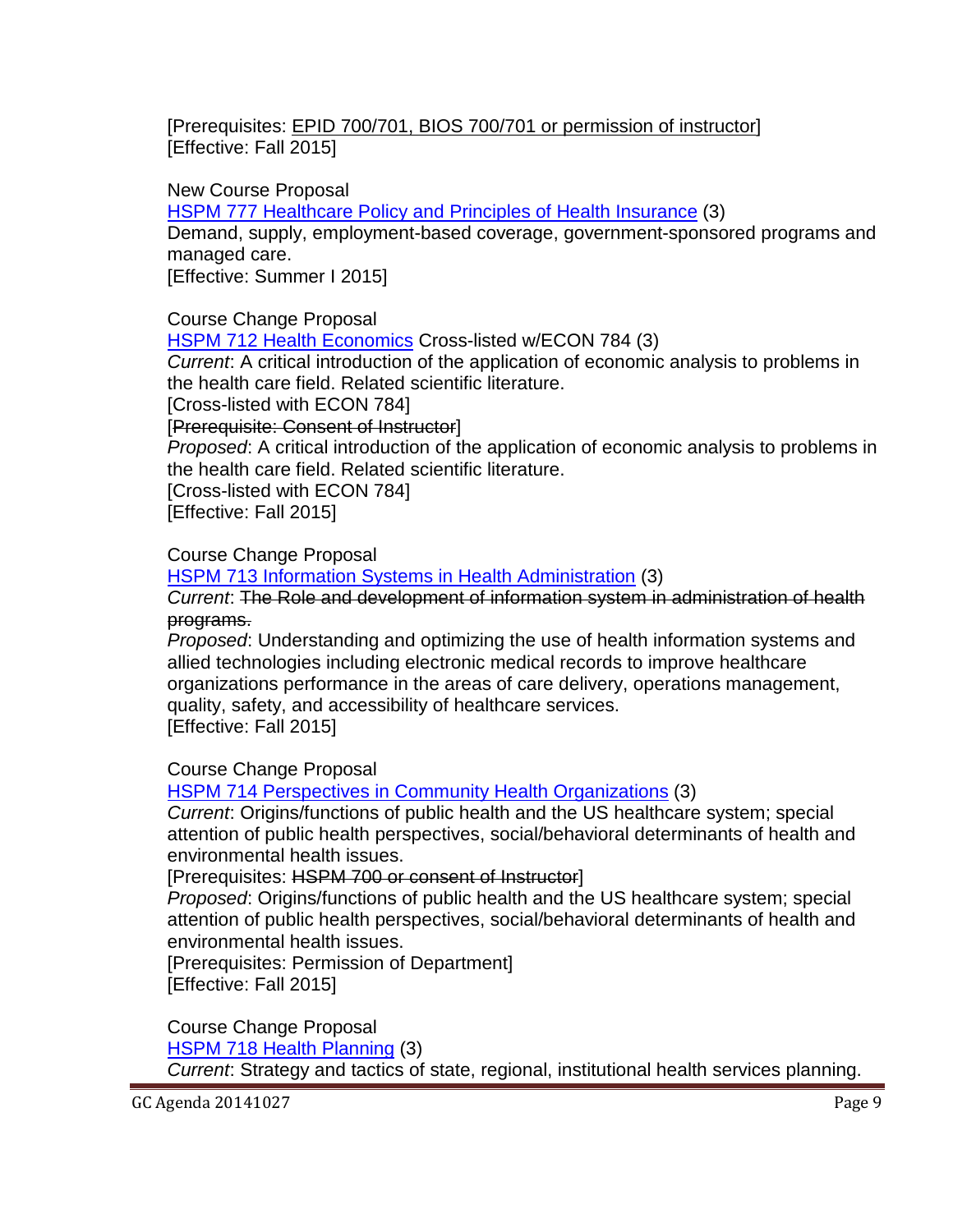Special attention to the role of marketing. [Prerequisites: HSPM 775 or BIOS 700] *Proposed*: Current: Strategy and tactics of state, regional, institutional health services planning. Special attention to the role of marketing. [Prerequisites: HSPM 733 or equivalent] [Effective: Fall 2015]

Course Change Proposal HSPM 720 [Health Services Research Methods](http://gradschool.sc.edu/facstaff/gradcouncil/2014/HSPM%20720%20ccp_Redacted1.pdf) (3) *Current*: The solution of management problems in healthcare settings. *Proposed*: Econometric methods for making proper statistical inferences using estimates for observational data. [Effective: Fall 2015]

Course Change Proposal

HSPM 724 [Health Law](http://gradschool.sc.edu/facstaff/gradcouncil/2014/HSPM%20724%20CCP_Redacted1.pdf) (3)

*Current*: Legal Basis for health activities: enforcement of regulations. [Prerequisites: Permission of instructor] *Proposed*: Legal basis for health care; health care provider laws, regulations, antitrust and organizational governance.

[Effective: Fall 2015]

Course Change Proposal HSPM 731 [Health Care Finance I](http://gradschool.sc.edu/facstaff/gradcouncil/2014/HSPM%20731%20CCP_Redacted1.pdf) (3)

*Current*: Provides working knowledge of financial management techniques for managers in the health care sector.

[Prerequisites: Permission of instructor]

*Proposed*: Provides working knowledge of financial management techniques for managers in the health care sector.

[Prerequisites: HSPM 733] [Effective: Fall 2015]

Course Change Proposal

HSPM 732 [Health Care Finance II](http://gradschool.sc.edu/facstaff/gradcouncil/2014/HSPM%20732%20CCP_Redacted1pdf.pdf) (3)

*Current*: Provides knowledge base and decision making tools for financial management in health care organizations using financial management tools and principles.

[Prerequisites: HSPM 731, Permission of department]

*Proposed*: Provides knowledge base and decision making tools for financial management in health care organizations using financial management tools and principles.

[Prerequisites: HSPM 731] [Effective: Fall 2015]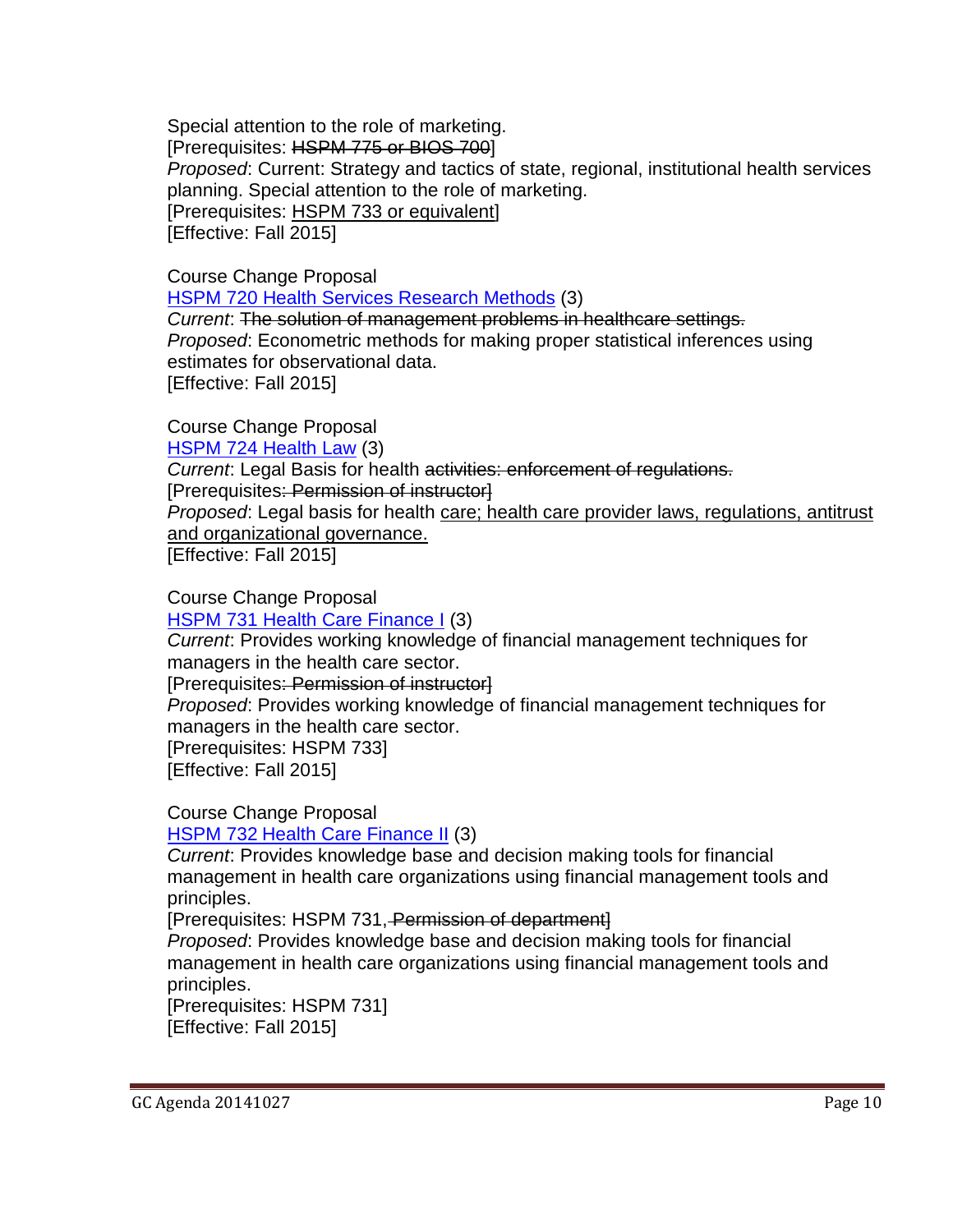### Course Change Proposal

HSPM 733 [Health Care Management Accounting](http://gradschool.sc.edu/facstaff/gradcouncil/2014/HSPM%20733%20CCP_Redacted1.pdf) (3)

*Current*: Financial accounting and internal accounting for management decisionmaking, including cost determination, cost control, performance evaluation and financial planning.

#### [Prerequisites: Special Permission: Department]

*Proposed*: Financial accounting and internal accounting for management decisionmaking, including cost determination, cost control, performance evaluation and financial planning.

[Prerequisites: Undergraduate course in accounting or competency in accounting through personal study of an undergraduate accounting text.] [Effective: Fall 2015]

### Course Change Proposal

HSPM 765 [Leadership in Health Care Organizations](http://gradschool.sc.edu/facstaff/gradcouncil/2014/HSPM%20765%20CCP_Redacted1.pdf) (CCP form states 3, but b/c form states 1, contact not in dept. to clarify on afternoon of 10-24-14)

*Current*: Seminar on theory of and practice of leadership as a manager in the health care industry.

NOTE: Pass-Fail grading

[Prerequisites: Completion of first year MHA course requirements]

*Proposed*: Seminar on theory of and practice of leadership as a manager in the health care industry.

NOTE: Pass-Fail grading

[Prerequisites: Permission of Department]

[Effective: Fall 2015]

Course Change Proposal

HSPM 766 [Health Services Administration I](http://gradschool.sc.edu/facstaff/gradcouncil/2014/HSPM%20766%20ccp_Redacted1.pdf) (3)

*Current:* A consideration of hospitals as a focus for the delivery of personal health services.

[Prerequisites: permission of instructor]

*Proposed:* Human Resources Management in health care and allied topics. [Prerequisites: HSPM 769 or permission of instructor] [Effective: Fall 2015]

Course Change Proposal

HSPM 768 [Health Services Administration II](http://gradschool.sc.edu/facstaff/gradcouncil/2014/HSPM%20768%20CCP_Redacted1.pdf) (3)

*Current:* Analysis of current and prospective issues in health administration. Includes student exploration of unsolved problems and opportunities in the field of health administration.

*Proposed:* Operations management in health care, supply chain management and logistics processes, health services process improvement. [Prerequisites: HSPM 716] [Effective: Fall 2015]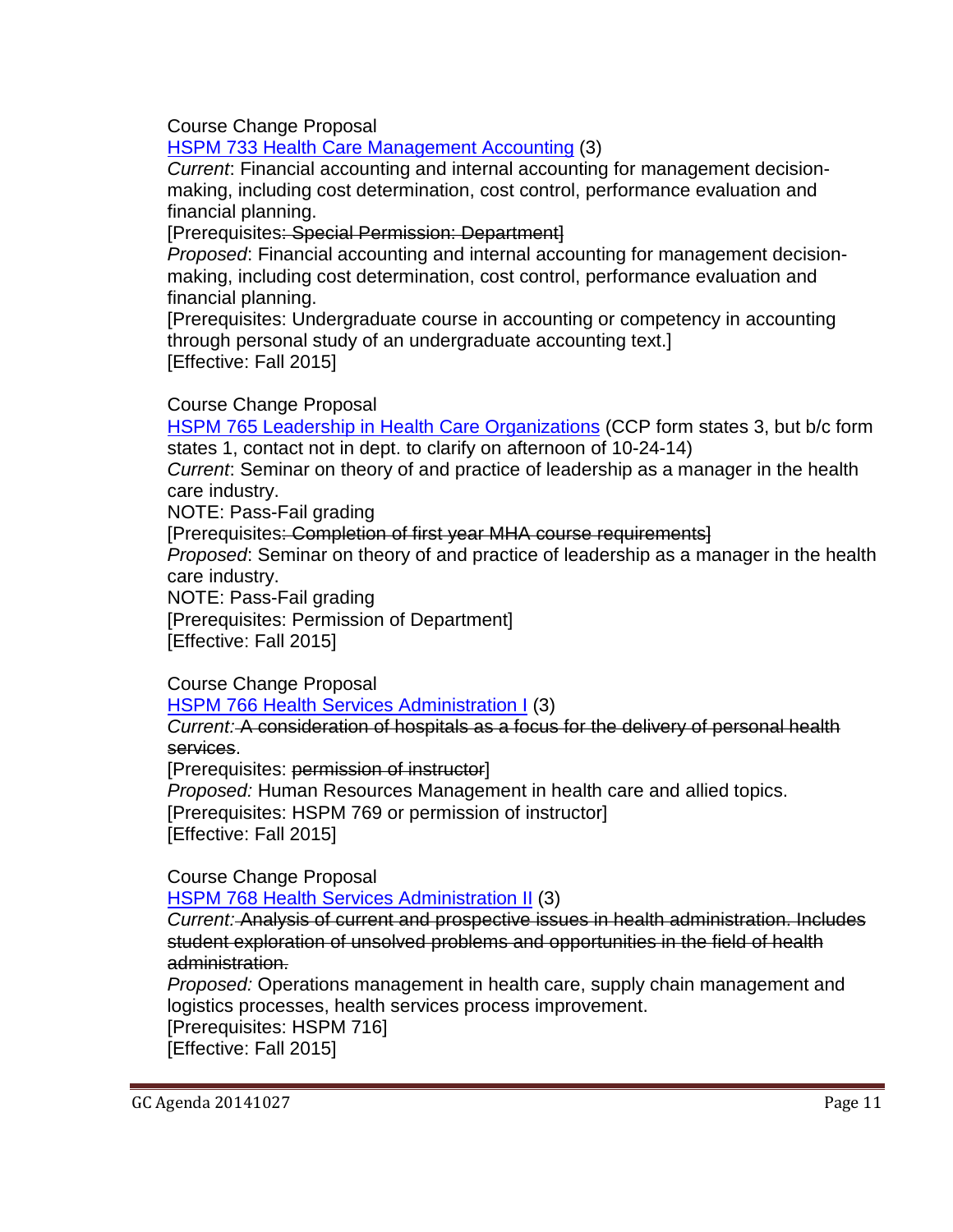Course Change Proposal

HSPM 770 [Decision Making for Health Care Executives](http://gradschool.sc.edu/facstaff/gradcouncil/2014/HSPM%20770%20CCP_Redacted1.pdf) (3)

(Change CCP form to 2015 from 2014)

*Current:* Case study format where students identify problems, evaluate alternatives and make decisions using heath care leaders in the community to prepare cases. Integration of principles learned in other health care theory and management courses. *Proposed:* Case study format where students identify problems, evaluate alternatives and make decisions using heath care leaders in the community to prepare cases. Integration of principles learned in other health care theory and management courses. [Prerequisites: HSPM 732, 718 and 769]

[Effective: Fall 2015]

### Course Change Proposal

HSPM 774 [Quality Management in Health Care](http://gradschool.sc.edu/facstaff/gradcouncil/2014/HSPM%20774%20CCP_Redacted1.pdf) (3)

*Current:* Systems approach to quality management focusing on Six Sigma and Lean methods that can be directly applied in a health are setting. Group projects in local acute-care settings allow students to practice quality management skills. *NOTE:* Effective: Fall 2012

*Subdiscipline:*

*Proposed:* Systems approach to quality management focusing on Lean and other quality management methods that can be directly applied in a health care setting. Group projects in local acute-care settings allow students to practice quality management skills.

[Prerequisites: HSPM 716, 731 or equivalent] [Effective: Fall 2015]

### Course Change Proposal

HSPM 775 [Managerial Epidemiology and Statistics in Healthcare](http://gradschool.sc.edu/facstaff/gradcouncil/2014/HSPM%20775%20CCP_Redacted1.pdf) (3)

*Current:* Principles and tools of epidemiology and applied to decision-making in a health care environment. Knowledge and skills useful to health services managers related to statistics, population health management and assessment of medical care processes/outcomes.

NOTE:

[Prerequisites: HSPM 716 Quantitative Methods]

*Proposed:* Principles and tools of epidemiology and applied to decision-making in a health care environment. Knowledge and skills useful to health services managers related to statistics, population health management and assessment of medical care processes/outcomes.

[Prerequisites: Permission of instructor] [Effective: Fall 2015]

Bulletin Change

[Doctor of Nursing Practice -](http://gradschool.sc.edu/facstaff/gradcouncil/2014/Doctor%20of%20Nursing%20Practice%20BCH_Redacted.pdf) Curriculum

Course Description Correction

*Current:* The DNP curricular plan totals 33 credit hours for students who enter with a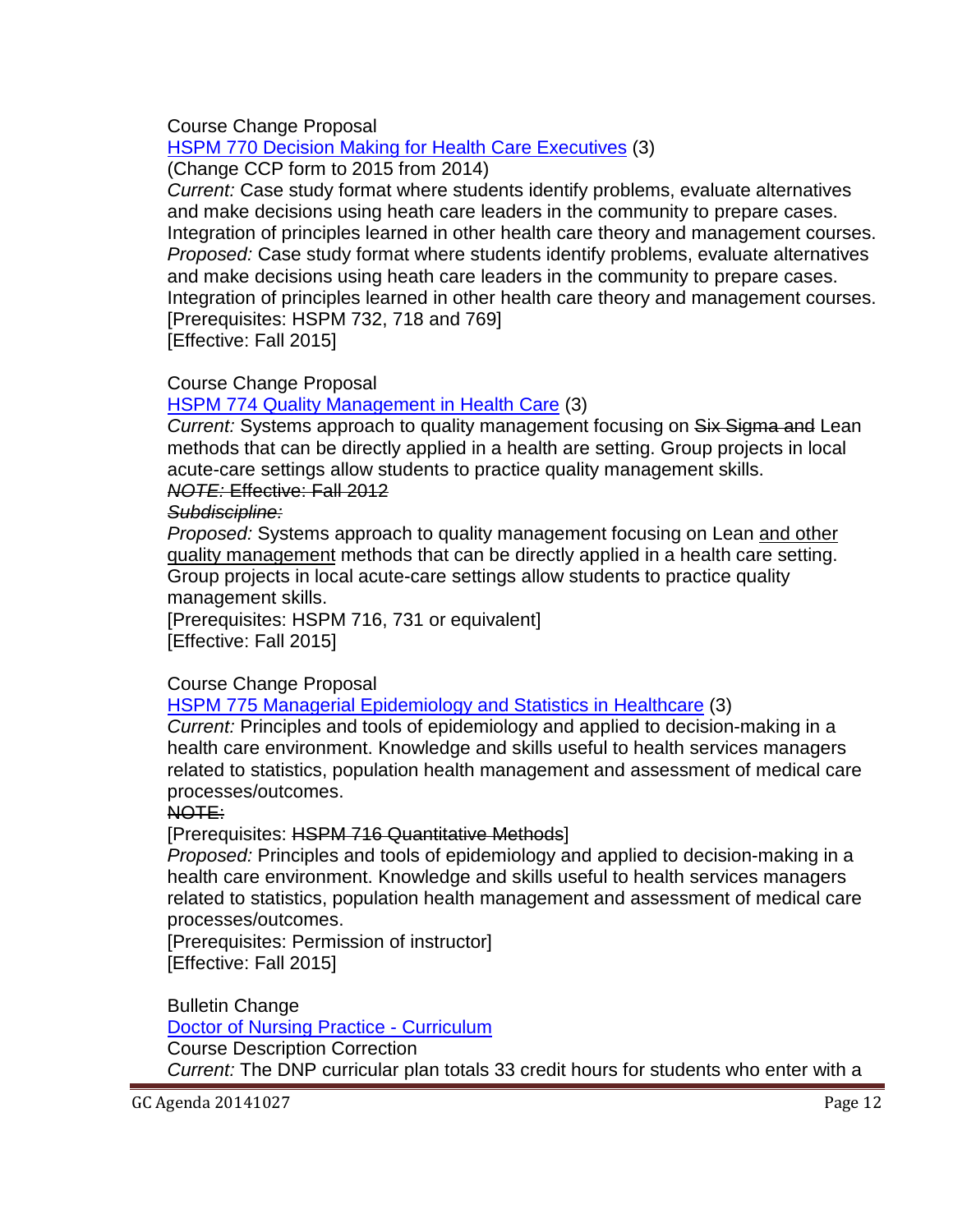master's degree in nursing. Students must choose either the clinical courses or the organizational leadership courses.

(Please see attached handout pp 1-3)

*Proposed:* The DNP curricular plan totals 33 credit hours for students who enter with a master's degree in nursing. Students must choose either the clinical courses or the organization leadership courses.

(Please see attached handout pp 4-6) [Effective: Fall 2015]

New Course Proposal/Distance Education Delivery

[NURS 717 Application of Basic Statistics for Nursing Practice & Service Management](http://gradschool.sc.edu/facstaff/gradcouncil/2014/Nursing%20717%20NCP_Redacted1.pdf) (3) Application of basic statistical principles and procedures to address common nursing practice issues and guide nursing practice and management. (To move current statistics courses from data entry to data analysis and application to meet accreditation standards and to facilitate student market by offering online delivery.) [Effective: Fall 2015]

Bulletin Change

NURS 796 Course [Title and Credit Hour Change](http://gradschool.sc.edu/facstaff/gradcouncil/2014/NURS%20796%20BCH_Redacted.pdf) (3-4)

**Current: Advanced Practice Practicum: Acute Care Credits: (3-\$)** Supervised field study in advanced practice nursing for acute ill adult and gerontological patients across the delivery continuum. Seminars on related topics. NOTE: Enrollment Restrictions: College of Nursing Graduate Students [Prerequisites: NURS 786, 787] *Proposed*: Advanced Practice Practicum: AGACNP Credits: (3-4)

Supervised field study in advanced practice nursing for acute ill adult and gerontological patients across the delivery continuum. Seminars on related topics. NOTE: Enrollment Restrictions: College of Nursing Graduate Students [Prerequisites: NURS 786, 787] [Effective: Fall 2015]

New Course Proposal/Distance Education Delivery

[NURS 817 Application of Statistics for Evidence Based Nursing Practice](http://gradschool.sc.edu/facstaff/gradcouncil/2014/Nursing%20817%20NCP_Redacted1.pdf) (3) Application of Intermediate inferential statistical techniques and procedures used to build and translate evidence based nursing practice. (To meet accreditation standards and to facilitate student market by offering online delivery.) [Prerequisites NURS 717, or one 700 level graduate statistics course] [Effective: Fall 2015]

New Course Proposal

MSCI 800 [Marine Science Seminar](http://gradschool.sc.edu/facstaff/gradcouncil/2014/MSCI%20800%20NCP_Redacted2.pdf) (3)

Advanced topics in Marine Science research presented in Seminar format. Class meets once weekly, every semester, during the Marine Science Program seminar. [Effective: Spring 2015]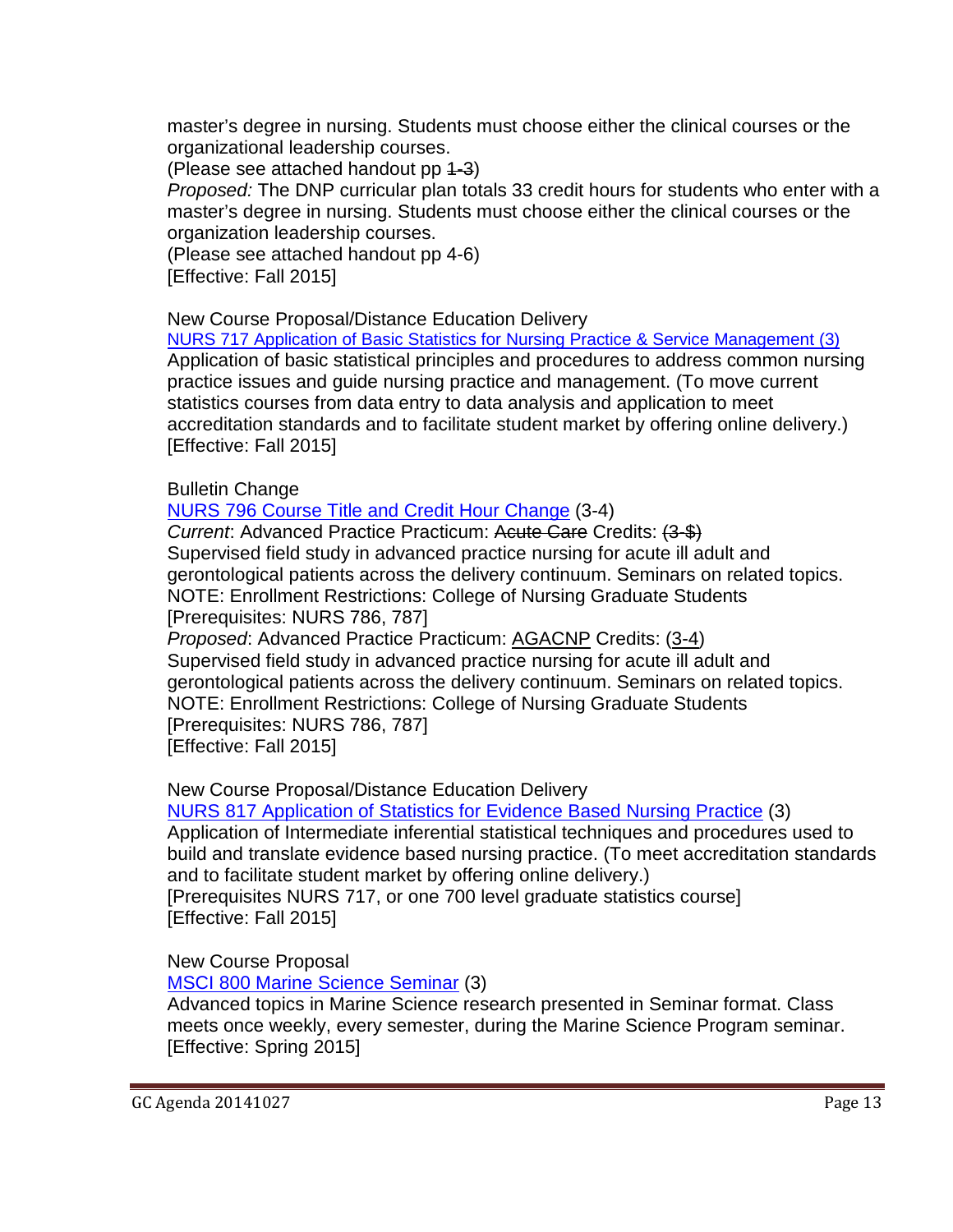New Course Proposal

ECHE 742 [Adsorption Fundamentals and Processes](http://gradschool.sc.edu/facstaff/gradcouncil/2014/ECHE%20742%20NCP_Redacted2.pdf) (3)

Advanced principles of adsorption and adsorption processes including adsorbents, thermodynamics, kinetics, fixed bed adsorption and cyclic adsorption processes. [Effective: Fall 2015]

### Bulletin Change

[Earth and Environmental Resources Management](http://gradschool.sc.edu/facstaff/gradcouncil/2014/MEERM%20BCH_Redacted.pdf)

*Curren*t: A comprehensive assessment requires the student to synthesize and integrate knowledge acquired in course work and…completion of the comprehensive exam.

*Proposed*: All candidates for a degree in the MEERM graduate program must complete a comprehensive examination followed by a comprehensive assessment that is distinct from program course requirements. A comprehensive assessment requires the student to synthesize and integrate knowledge acquired in course work. Satisfactory completion of the internship seminar will be used as evidence for successful completion of the comprehensive assessment. [Effective: Fall 2015]

Bulletin Change

Electrical Engineering – [Microelectronics, Nanoelectronics, and Photovoltaics](http://gradschool.sc.edu/facstaff/gradcouncil/2014/Electrical%20Engineering%20BCH%209262014_Redacted.pdf)

*Curren*t: Microelectronics, Nanoelectronics, and Photovoltaics

Currently there are seven faculty members in this research area: …

*Proposed*: Microelectronics, Nanoelectronics, and Photovoltaics

This research group currently consists of the following faculty members: Dr. MVS Chandrashekhar, Dr. Asif Khan, Dr. Krishna Mandal, Dr. Gregory Simin, and Dr. Tangali Sudarshan. The research thrust of these faculty members includes novel wide bandgap semiconductor materials, photonic and microelectronic devices and circuits, nanoscale electronics and sensors, and photovoItaics.

Antennas, Electromagnetics, and Signal integrity:

This research group consists of the following faculty members: Dr. Mohammad Ali, Dr. Yinchao Chen, Dr. Paul G. Huray. Dr. David Matolak, and Dr. Guoan Wang. This research group focuses on antennas and microwave circuit design, numerical electromagnetics, computer signal integrity, and mobile multi-media technology. A complete description of the current research interests of the faculty may be found in the department's Web page located at [www.ee.sc.edu.](http://www.ee.sc.edu/) [Effective: Fall 2015]

### 12. **Report of the Humanities, Social Sciences, Education, and Related Professional Programs Committee** (Matt Brown)

 Academic Program Actions/Bulletin Change [Graduate Certificate in Enterprise Resource Planning Systems](http://gradschool.sc.edu/facstaff/gradcouncil/2014/Certificate%20in%20Business%20ERPS%20APA%20BCH_Redacted1.pdf) (12)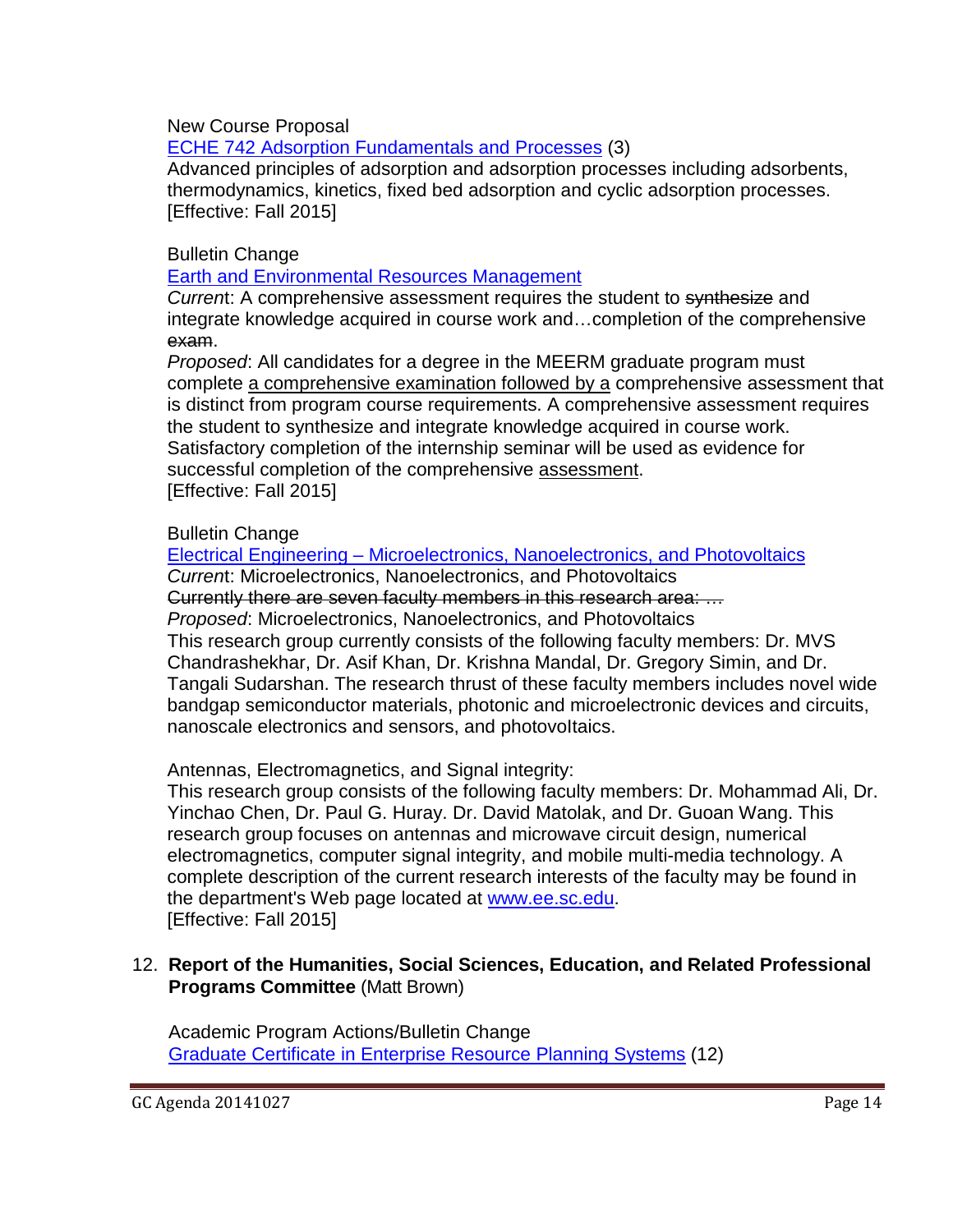**Proposed:** The certificate is designed to complement graduate degree programs offered within the Darla Moore School of Business and/or to enhance the career opportunities of students by providing conceptual understanding and technical skills related to large scale ERP systems. Requirements for admission are the same as those Darla Moore School of Business master's program. [Effective: Fall 2015]

Course Change Proposal and Bulletin Change

[ACCT 737 Systems II](http://gradschool.sc.edu/facstaff/gradcouncil/2014/ACCT%20737%20Systems%20II_Redacted2.pdf) (3)

Title and description change.

 *Current*: Systems II: Design and implement of accounting systems. *Proposed*: Accounting Information Systems from a Strategic Perspective Design and implement of accounting information systems to achieve strategic objectives.

[Effective: Fall 2015

Course Change Proposal and Bulletin Change

[ACCT 736 Information Technology Assurance, Control and Security](http://gradschool.sc.edu/facstaff/gradcouncil/2014/ACCT%20737%20Systems%20II_Redacted2.pdf) (3)

*Current:* Governance, control and audit of information technology including the issues related to fraud and other contemporary audit topics.

*Proposed:* Governance, control and audit of information technology. including the issues related to fraud and other contemporary audit topics.

[Effective: Fall 2015]

Course Change Proposal

 [MGSC 877 Operations Analytics](http://gradschool.sc.edu/facstaff/gradcouncil/2014/MGSC%20877%20CCP_Redacted1.pdf) Change Course Number and title.

 Proposed: MGSC 777 - Advanced Quantitative Methods in Business [Prerequisites: DMSB 712 or MGSC 711 or equivalent] [Effective: Fall 2015]

 Course Change Proposal [BADM 880 Readings and Research](http://gradschool.sc.edu/facstaff/gradcouncil/2014/BADM%20880%20CCP_Redacted.pdf) (3) Change credit hours *Current*: 3 hours *Proposed*: 1-6 Variable hours [Effective: Fall 2015]

New Course Proposal

ARTH 745 Special Topics - [Problem in Modern Chinese Art](http://gradschool.sc.edu/facstaff/gradcouncil/2014/ARTH%20745%20NCP%20corrected%20September%2018%202014_Redacted.pdf) (3)

Selected problems in modern Chinese art. May be repeated as content varies. Intended to contribute to the reinstated MA degree. Previously, no graduate-level courses in Asian art were taught, hence no preexisting 700-level course exists for Asian art. Now that Art History has a tenure-track faculty member specializing in East Asian art, the proposed course will be a vital component of the MA program.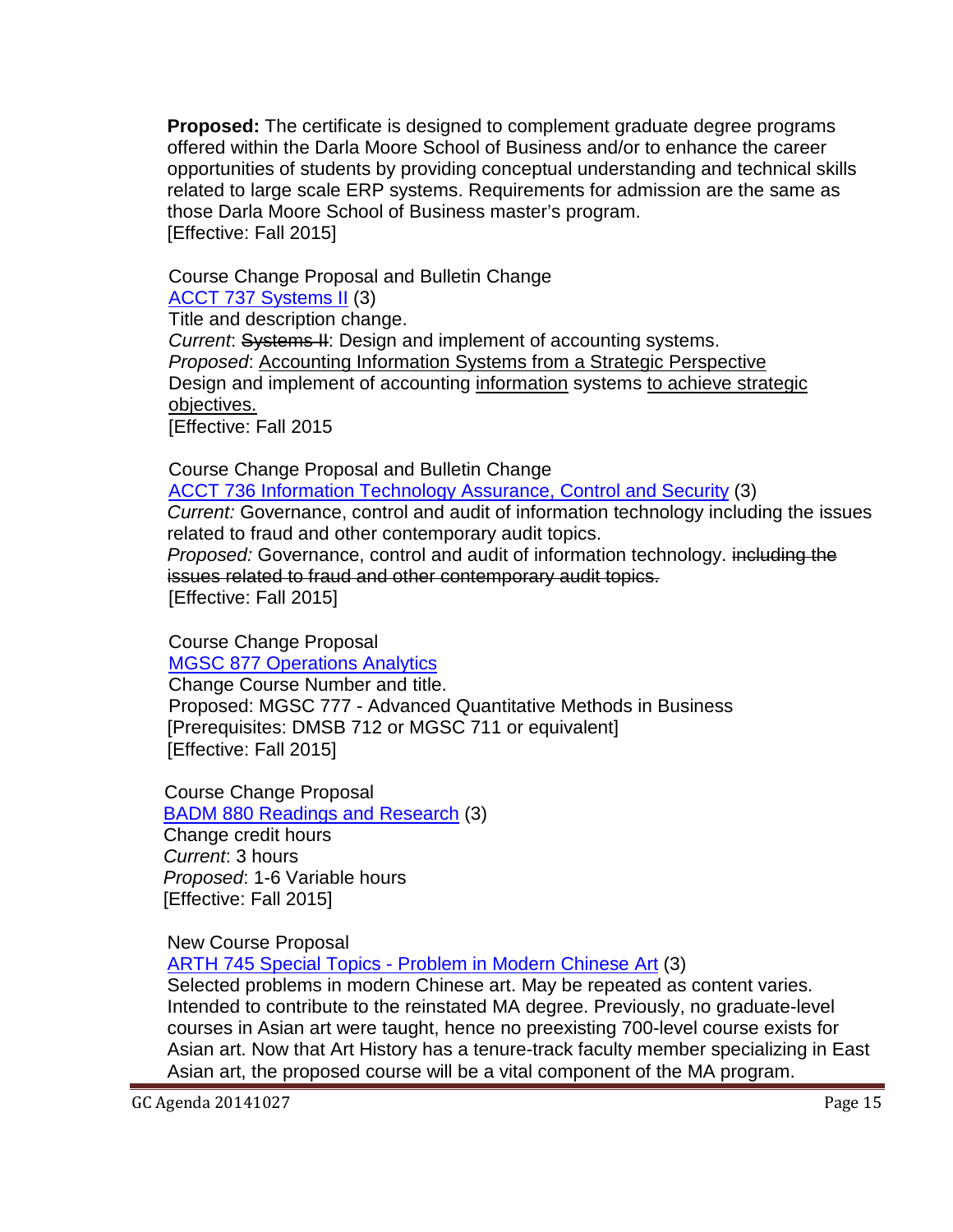[Effective: Fall 2015]

New Course Proposal

[ARTH 746 Special Topics -](http://gradschool.sc.edu/facstaff/gradcouncil/2014/ARTH%20746%20NCP%20Special%20Topics%20Probs%20Asian%20Art_Redacted.pdf) Problems in Asian Art (3)

Selected problems in Asian art. May be repeated as content varies by title. Intended to contribute to the reinstated MA degree. Previously, no graduate-level courses in Asian art were taught, hence no preexisting 700-level course exists for Asian art. Now that Art History has a tenure-track faculty member specializing in East Asian art, the proposed course will be a vital component of the MA program. [Effective: Fall 2015]

Academic Program Action/Bulletin Change

 [Clinical Community Psychology PhD](http://gradschool.sc.edu/facstaff/gradcouncil/2014/Clinical%20Community%20Psychology%20PhD%20APA_Redacted1.pdf) (60)

Application Deadline Change

*Current*: The GRE Advanced Psychology test is required for applicants to the clinical community program and recommended but not required for applicants to the experimental and school psychology programs. Applicants also are asked for a written statement of career goals and educational expectations.

*Proposed*: The GRE Advanced Psychology test is recommended but not required for applicants to all three programs: the clinical community, experimental and school psychology programs. Applicants also are asked for a written statement of career goals and educational expectations

[Effective: Fall 2015]

Academic Program Action/Bulletin Change

[Experimental Psychology PhD](http://gradschool.sc.edu/facstaff/gradcouncil/2014/Experimental%20Psychology%20PhD%20APA_Redacted1.pdf) (60)

Application Deadline Change - *Current*: Graduate students are permitted to begin programs only in the Fall term. The application deadlines are as follows: clinical community and school, December 1; experimental, January 1.

 *Proposed*: Graduate students are permitted to begin programs only in the Fall term. The application deadline for all three programs is December 1. [Effective: Fall 2015]

Bulletin Change

Master of Music - [Reading Proficiency in a Foreign Language](http://gradschool.sc.edu/facstaff/gradcouncil/2014/Master%20of%20Music%20Reading%20Proficiency%20revised%209-25-14.pdf)

Although proficiency in foreign language(s) has been a part of the requirements for certain Master of Music degrees, the requirement was not clearly stated in the Graduate Studies Bulletin.

*Current*: Prior to taking any graduate music study, all master's students must take the Graduate Music Diagnostic Examination, and, early in their studies, complete all deficiencies and required courses resulting from the exam.

*Proposed:* Prior to taking any graduate music study, all master's students must take the Graduate Music Diagnostic Examination, and, early in their studies, complete all deficiencies and required courses resulting from the exam.

[Effective: Fall 2015]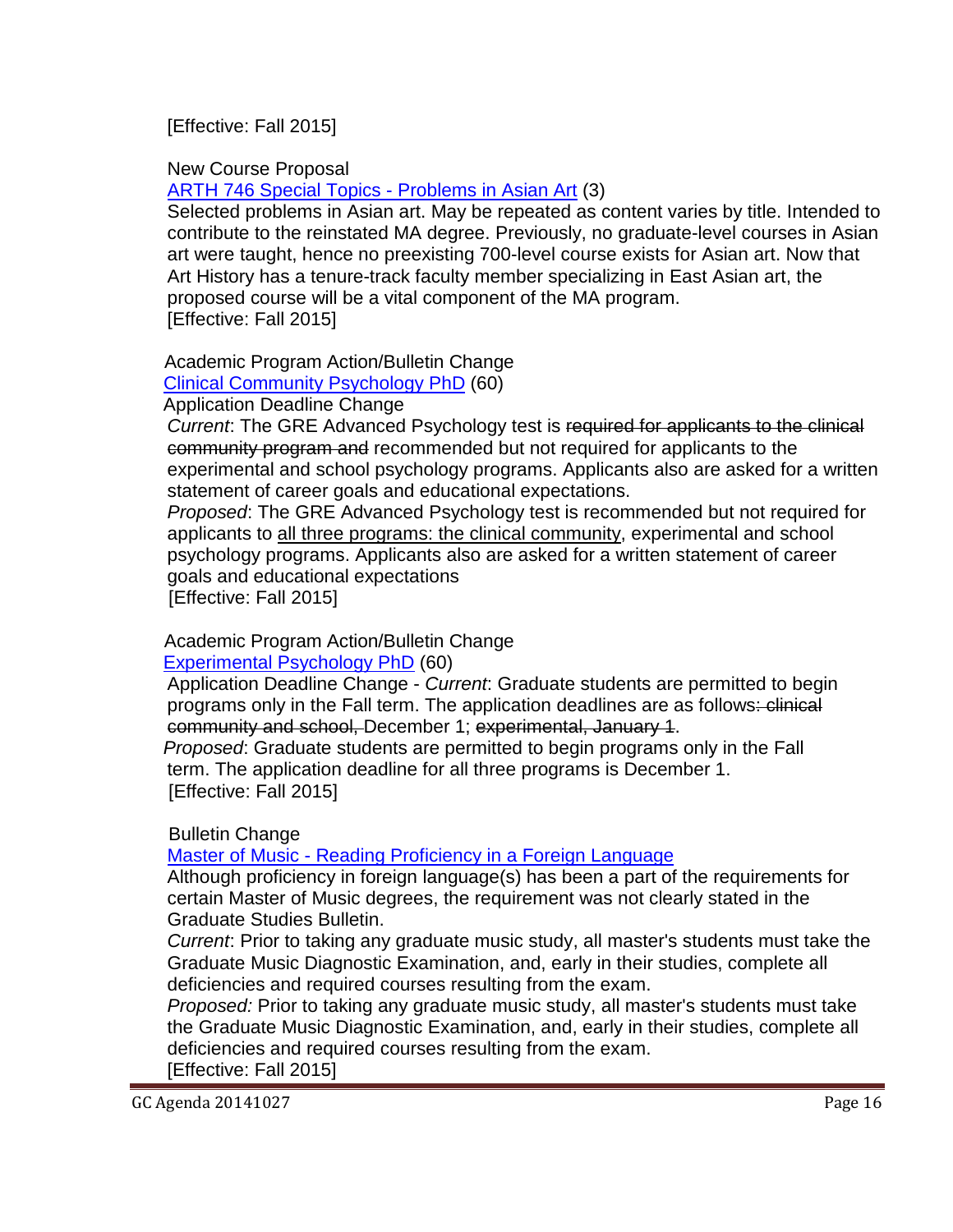### Bulletin Change

## [Certificate of Graduate Study in Music Performance](http://gradschool.sc.edu/facstaff/gradcouncil/2014/Certificate%20of%20Graduate%20Study%20in%20Music%20Performance%20BCH_Redacted%20revised%209-25-14.pdf)

The revised language simply updates some information and creates a "requirements" section to match the information format of other graduate programs in music. *Current*: Admission

Applicants must have earned an undergraduate degree (or the equivalent) in music performance, complete an on-campus audition (a recorded audition may be sufficient for consideration of provisional admission), and fulfill the general requirements for admission to The Graduate School, including the submission of three recommendations preferably written on School of Music forms.

*Proposed*: Admission

Applicants must have earned an undergraduate degree (or the equivalent) in music, complete an on-campus audition (a recorded audition may be sufficient for consideration of provisional admission), and fulfill the general requirements for admission to The Graduate School, including the submission of three recommendations.

[Effective: Fall 2015]

New Course Proposal

EDCE 856 [Supervised Internship in Counselor Education -](http://gradschool.sc.edu/facstaff/gradcouncil/2014/EDCE%20856%20NCP_Redacted3.pdf) Teaching (3) Teaching experience is gained in field settings relevant to student's professional goals; includes supervision of teaching and professional development. [Prerequisites: EDCE 830] [Effective: Fall 2015]

New Course Proposal

EDCE 801 [Advanced Techniques in School Counseling](http://gradschool.sc.edu/facstaff/gradcouncil/2014/EDCE%20801%20NCP_Redacted3.pdf) (3)

This course is designed to help students understand the connection between theory and practice and give them an opportunity to try out this new knowledge. This additional work in both theory and practice will help students be better prepared for their practicum and internship experiences.

[Prerequisites: EDCE 721] [Effective: Fall 2015]

Academic Program Actions/Bulletin Change

[Ed.S. in Counselor Education](http://gradschool.sc.edu/facstaff/gradcouncil/2014/Counselor%20Ed%20EdS%20APA_Redacted1.pdf)

*Current:* Core Courses (30 Hours)

- EDCE 510- Introduction to Counseling
- EDCE 600 Communications Skills in
- EDCE 700- Cross-Cultural Counseling
- EDCE 702 Counselor as Consultant
- EDCE 706 Assessment in Counseling
- EDCE 707 Career Development
- EDCE 710- Professional, Legal, and Ethical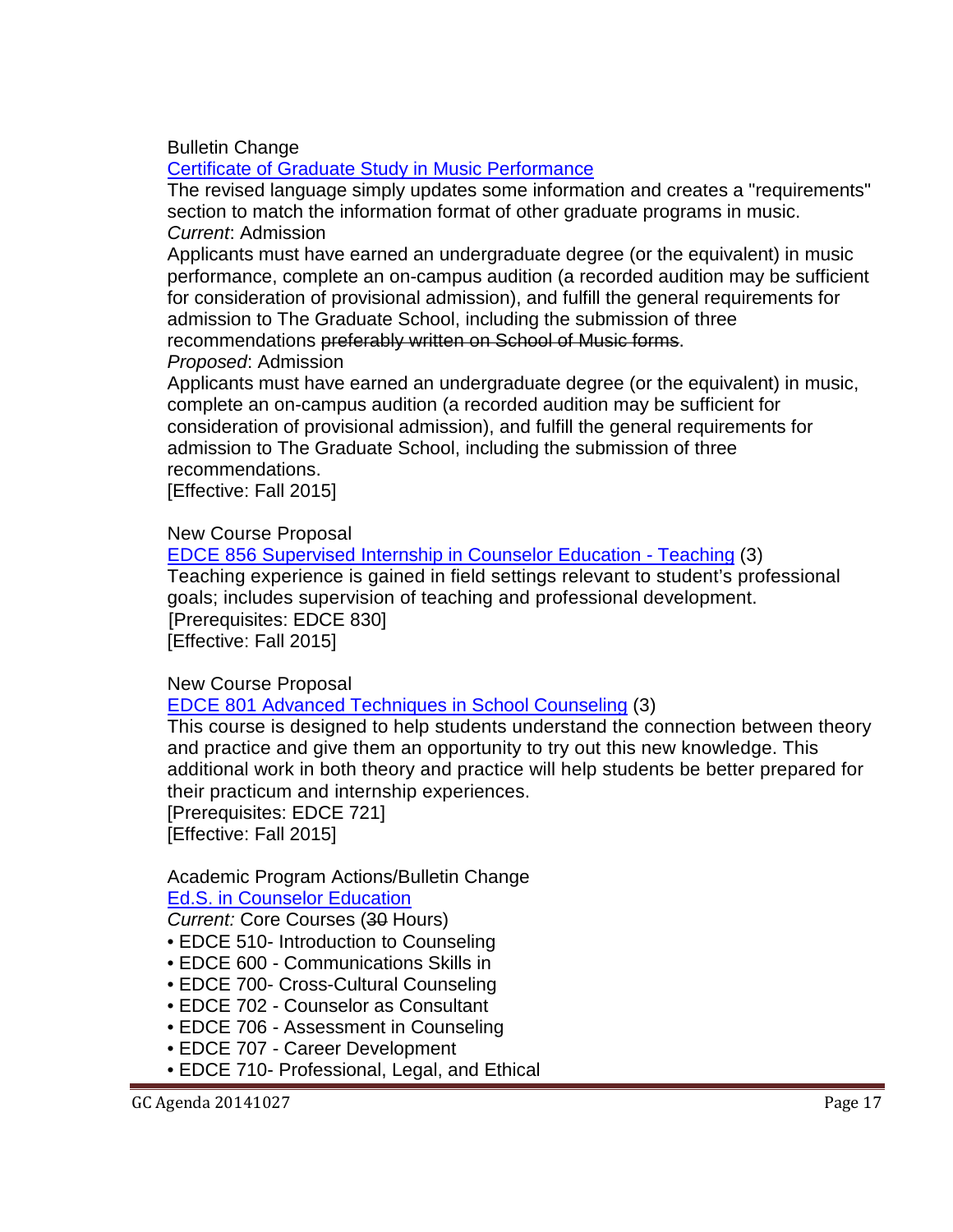Issues in Counseling Issues in Counseling

• EDCE 720 - Theories of Counseling

• EDCE 722 - Group Procedures in Counseling *Proposed:* Core Courses (33 Hours*)*

- EDCE 510- Introduction to Counseling
- EDCE 600 Communications Skills in
- EDCE 700- Cross-Cultural Counseling
- EDCE 702 Counselor as Consultant
- EDCE 706 Assessment in Counseling
- EDCE 707 Career Development

• EDCE 710- Professional, Legal, and Ethical Issues in Counseling Issues in Counseling

- EDCE 720 Theories of Counseling
- EDCE 722 Group Procedures in Counseling
- NPSY 757 Psychopathology for

**Counselors** 

• NPSY 758 - Classification & Assessment of

Mental Disorders

[Effective: Fall 2015]

Academic Program Actions/Bulletin Change [Ph.D. in Counselor Education](http://gradschool.sc.edu/facstaff/gradcouncil/2014/Counselor%20Ed%20PhD%20APA_Redacted1.pdf)

*Current*:

EDCE 723 – Counseling Supervision Theory

EDCE 813 – Professional Issues in Counseling

EDCE 820 – Advanced Transcultural Counseling

EDCE 823 – Advanced Counseling Theory

EDCE 830 – Pedagogy in Counselor Education

EDCE 823 – Practicum in Counseling Supervision *Proposed*:

EDCE 855 - Internship in Counselor

Education **(must successfully complete 3**

**times for one credit hour each)** • **EDCE 856 - Supervised Internship in**

**Counselor Education (must**

**successfully complete 2 times for three**

**credit hours each)**

[Effective: Fall 2015]

### 13. **Report of the Grievances, Appeals and Petitions Committee** (Erik Drasgow)

### 14. **Other Committee Reports**

#### 15. **Old Business**